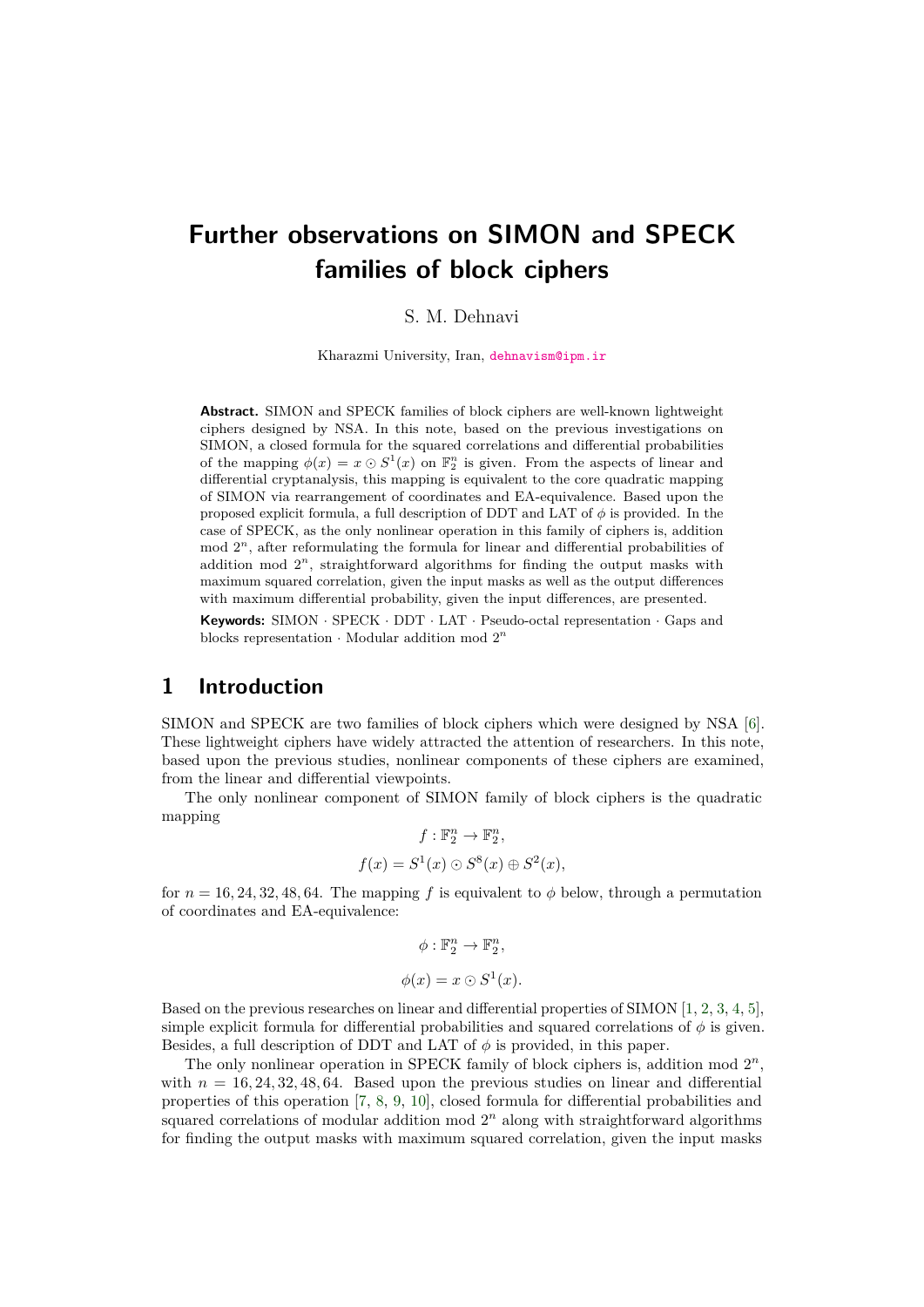and the output differences with the maximum differential probability, given the input differences, are presented.

Section 2 gives the preliminary notations and definitions. Section 3 is devoted to the examination of linear and differential properties of SIMON. Section 4 discusses linear and differential properties of SPECK and Section 5 is the conclusion.

# **2 Preliminary Notations and Definitions**

In the sequel *i*, *j*, *m*, *n*, *t*, *r* and *s* are natural numbers. The *n*-dimensional space over  $\mathbb{F}_2$ , the finite field with 2 elements, is denoted by  $\mathbb{F}_2^n$ . Left rotation by *t* times on *x* is denoted by  $S^t(x)$ . The operations of AND, OR and XOR are denoted by  $\odot$ ,  $\vee$  and  $\oplus$ , respectively. The Hamming weight of a binary number or vector  $x$  is represented by  $\mathbf{w}(x)$ and the complement of x by  $\bar{x}$ . The standard dot product in  $\mathbb{F}_2^n$  is denoted by  $\cdot$ . The all 1 and the all 0 vectors are represented by **1** and **0**, respectively.

Let  $f: \mathbb{F}_2^n \to \mathbb{F}_2^n$ . Define

$$
D_f(a, b) = |\{x \in \mathbb{F}_2^n : f(x) \oplus f(x \oplus a) = b\}|.
$$

The matrix or table  $[D_f(a, b)], a, b \in \mathbb{F}_2^n$ , is called the Difference Distribution Table or DDT of *f*. The normalized DDT of *f* is defined as

$$
\mathbb{D}_f = [\mathbb{D}_f(a, b)] = [D_f(a, b)/2^n].
$$

Not that for every  $a \in \mathbb{F}_2^n$ , we have

$$
\sum_{x \in \mathbb{F}_2^n} \mathbb{D}_f(a, x) = 1.
$$

If we have  $\mathbb{D}_f(a, x) \neq 0$  for some  $x \in \mathbb{F}_2^n$ , then *x* is called an admissible output difference for *a*, in this paper.

The Walsh coefficient of *f* on *a* and *b* is defined as

$$
W_f(a,b) = \sum_{x \in \mathbb{F}_2^n} (-1)^{a \cdot x \oplus b \cdot f(x)}.
$$

The matrix or table  $[W_f(a, b)], a, b \in \mathbb{F}_2^n$ , is called the Linear Approximation Table or LAT of *f*. The normalized LAT of *f* is defined as

$$
\mathbb{L}_f = [\mathbb{L}_f(a, b)] = [W_f^2(a, b)/2^{2n}].
$$

Not that for every  $b \in \mathbb{F}_2^n$ , we have

$$
\sum_{x \in \mathbb{F}_2^n} \mathbb{L}_f(x, b) = 1.
$$

If we have  $\mathbb{L}_f(x, b) \neq 0$  for some  $x \in \mathbb{F}_2^n$ , then *x* is called an admissible input mask for *b*, in the current paper.

Let  $a = (a_{n-1}, \ldots, a_1, a_0) \in \mathbb{F}_2^n$ . Put  $\alpha = (\alpha_{n-1}, \ldots, \alpha_1, \alpha_0)$  with  $\alpha_i = (a_i, a_{i-1}, a_{i-2})$ ,  $0 \leq i \leq n$ : the indices are calculated mod *n*. In this paper, this representation is called the *pseudo-octal* representation of *a*. It is obvious that every binary number *a* has a unique pseudo-octal representation; but a sequence of octal symbols is not necessarily the pseudo-octal representation of a binary number. If a sequence of octal symbols is the pseudo-octal representation of a binary number, then it is called admissible, in this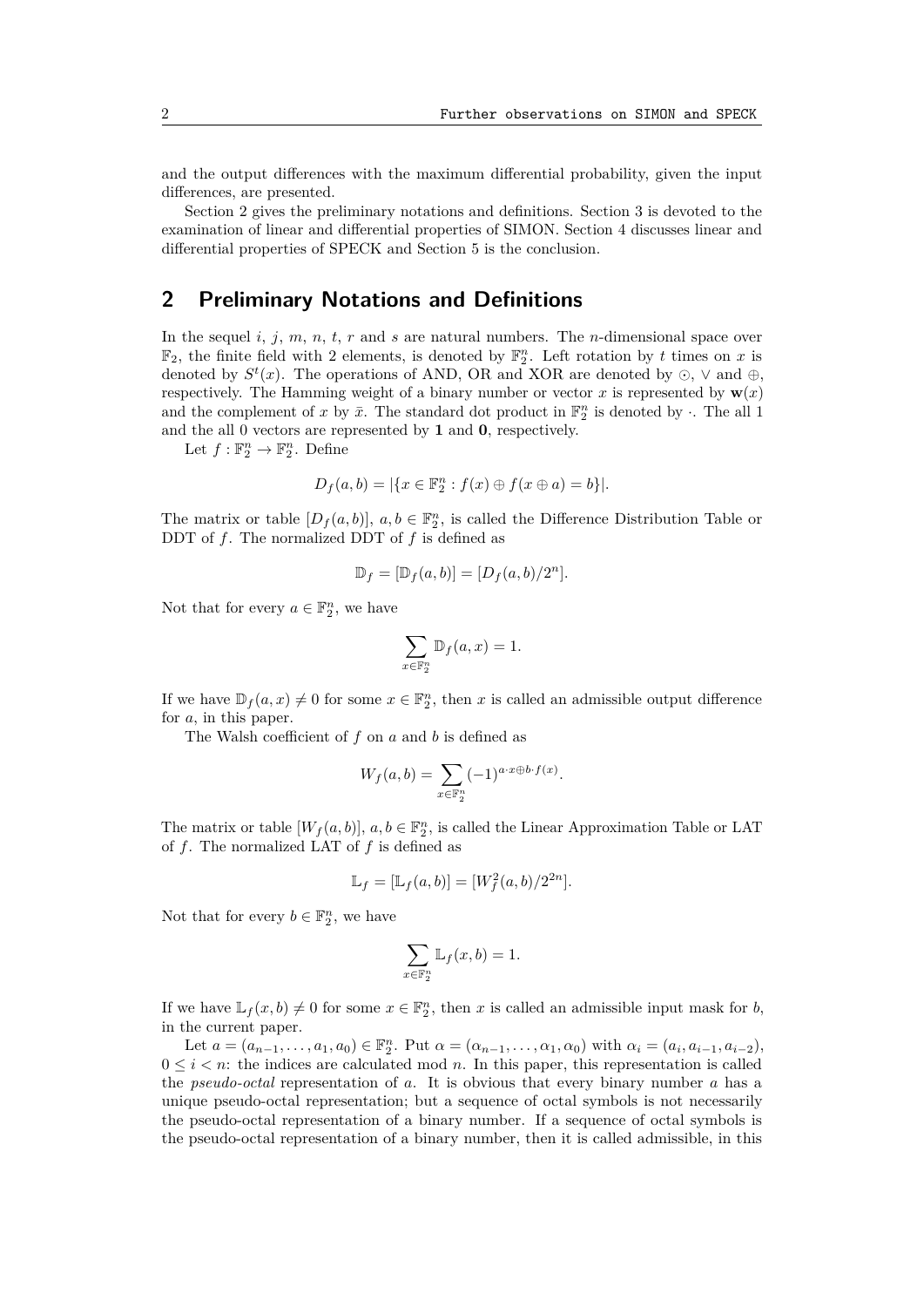paper. For an  $\alpha$  to be admissible, the consecutive appearance of octal symbols should be as follows

<span id="page-2-0"></span>
$$
\{0,1\} \to \{0,4\}, \ \{2,3\} \to \{1,5\}, \ \{4,5\} \to \{2,6\}, \ \{6,7\} \to \{3,7\}. \tag{1}
$$

For example 110010 has the pseudo-octal representation 641253. This representation is used in Section 3.

Another representation for binary numbers which is used in Section 3, is as follows: any binary number could be represented by consecutive *gaps and blocks*. A gap is a series of 0's and a block is a series of 1's. Any number, except the all 1 and all 0 vectors, up to a rotation, consists of some *m* many gaps and blocks  $\mathbf{1}_{b_i} \mathbf{0}_{a_i}$ , with  $a_i, b_i \geq 1, 1 \leq i \leq m$ . For example, the number 0011010110, rotated two times to the left, is of the form  $1_20_11_10_11_20_3$ .

#### **3 Linear and differential properties of SIMON**

Linear and differential properties of the core quadratic mapping of SIMON family of block ciphers is studied in  $[1, 2, 3, 4, 5]$  $[1, 2, 3, 4, 5]$  $[1, 2, 3, 4, 5]$  $[1, 2, 3, 4, 5]$  $[1, 2, 3, 4, 5]$  $[1, 2, 3, 4, 5]$  $[1, 2, 3, 4, 5]$  $[1, 2, 3, 4, 5]$  $[1, 2, 3, 4, 5]$ . The mapping

$$
\phi: \mathbb{F}_2^n \to \mathbb{F}_2^n,
$$
  

$$
\phi(x) = x \to x \odot S^1(x),
$$

is equivalent to the core quadratic mapping of SIMON, through a permutation of coordinates and EA-equivalence [\[1,](#page-9-1) [2\]](#page-9-2). In this section, based upon the previous examinations, simple closed formula for differential probabilities and squared correlations of  $\phi$  is given. Besides, a full description of DDT and LAT of  $\phi$  is provided. Firstly, a theorem from [\[1,](#page-9-1) [2\]](#page-9-2) is recalled:

**Theorem 1.** *The differential probability of*  $\phi$  *on*  $\alpha$  *and*  $\beta$  *is* 

$$
\mathbb{D}_{\phi}(\alpha,\beta) = \begin{cases} 2^{1-n} & \alpha = 1, \ \mathbf{w}(\beta) = 0 \mod 2, \\ 2^{-s} & \alpha \neq 1, \beta \odot \overline{variables} = 0, (\beta \oplus S^1(\beta)) \odot \text{doublebits} = 0, \\ 0 & o.w. \end{cases}
$$

*where*

$$
s = \mathbf{w}(variables \oplus doublebits),
$$
  

$$
variables = S^1(\alpha) \lor \alpha,
$$
  

$$
doublebits = \alpha \odot \overline{S^1(\alpha)} \odot S^2(\alpha).
$$

**Theorem 2.** Let  $\alpha \neq 0, 1$  consist of gaps and blocks of the form  $1_{b_i} 0_{a_i}$ ,  $1 \leq i \leq m$ , *according to the notations presented in Section 1. Then, for any admissible output*  $difference \ x \in \mathbb{F}_2^n$ , we have

$$
\mathbb{D}_{\phi}(\alpha, x) = 2^{-(\mathbf{w}(\alpha) + s)},
$$

*where*  $s = |\{1 \le i \le m : a_i \ne 1\}|$ ; *i.e. s is the number of gaps of length greater than 1.* 

*Proof.* Firstly, note that  $\mathbf{w}(\alpha) + s = \mathbf{w}(\alpha) + m - t$ , where

$$
t = |\{1 \le i \le m : a_i = 1\}|.
$$

According to Table 1 and [\(1\)](#page-2-0), the theorem is proved via case by case analysis. The blocks of length 1 and the blocks of length greater than 1 should be treated, separately. Also, the gaps before and after this block should be analyzed separately, according to their lengths: again, the gaps of length 1 and the gaps of length greater than 1 should be verified, separately. All the cases could also be examined by programming. For instance,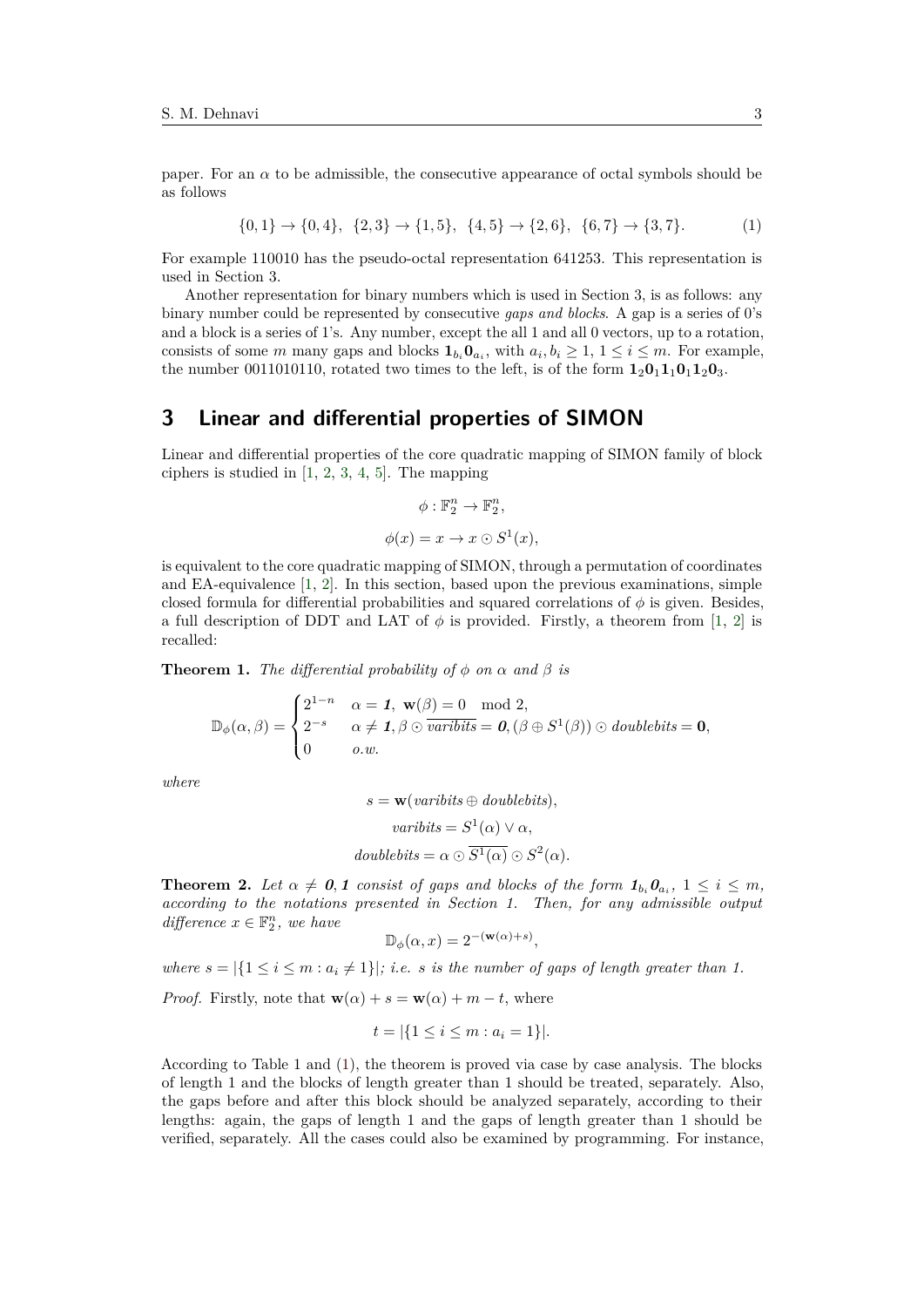|  |  | x varibits doublebits varibits $\oplus$ doublebits adjacent parity: $x \oplus S^1(x)$ |
|--|--|---------------------------------------------------------------------------------------|
|  |  |                                                                                       |
|  |  |                                                                                       |
|  |  |                                                                                       |
|  |  |                                                                                       |
|  |  |                                                                                       |
|  |  |                                                                                       |
|  |  |                                                                                       |
|  |  |                                                                                       |

**Table 1:** The Pseudo-octal representation of the input difference

consider the pattern  $\star$ 101100 $\star$  with the pseudo-octal representation  $\star$ 5364 $\star$ . Either the pattern is of the form  $\star$ 0101100 $\star$  or  $\star$ 25364 $\star$  in pseudo-octal representation, in which, the symbols 2, 3, 6 and 4 each add one to the absolute value of the exponent of differential probability, according to Table 1; or the leftmost block in the pattern is of length grater than 1. For the sake of simplicity, suppose that the pattern is of the form  $\star$ 01101100 $\star$ which corresponds to  $\star 365364\star$ , where 4, 6, 3, 6, and 3 each have a contribution of one. So, for the presented pattern, differential probability equals to the weight, plus the number of blocks, minus the number of gaps of length 1.  $\Box$ 

In spite of the fact that, the core mapping of SIMON does not inherit all the visual properties of  $\phi$ , but, regarding the equivalence between the core quadratic mapping of SIMON and  $\phi$ , Theorem 5 in [\[4\]](#page-9-4) is a direct result of Theorem 2.

Before stating the next theorem, some notations are explained. In the following theorems,  $A_t$  denotes an arbitrary *t*-bit number, or equivalently, the set off all *t*-bit numbers and  $A_t^{1/2}$  stands for the set of *t*-bit words with a half-rate. For example

$$
\mathcal{A}_1 \mathcal{A}_2 = \{000, 001, 010, 011, 100, 101, 110, 111\},
$$
  

$$
\mathcal{A}_1^{1/2} \mathcal{A}_2 = \{000, 001, 110, 111\}.
$$

**Theorem 3.** Let  $\alpha \neq 0, 1$  consist of gaps and blocks of the form  $\mathbf{1}_{b_i} \mathbf{0}_{a_i}$ ,  $1 \leq i \leq m$ *. Then, all the admissible output differences for α could be represented by gaps and blocks of the following forms. Note that, rotating α by a suitable number, we could start from the first block:*

$$
\begin{cases} \n0_{a_{i+1}-1} \mathcal{A}_{b_{i}+1} & a_{i+1} \neq 1, \\ \n0_{a_{i+2}-1} \mathcal{A}_{b_{i+1}+1}^{1/2} \mathcal{A}_{b_{i}+1} & a_{i+1} = 1.\n\end{cases}
$$

*Proof.* Regarding Table 1, for *x* to be admissible,  $\alpha_i \rightarrow x_i$  (in which the symbols are in pseudo-octal representation) should follow the next patterns

$$
\{0, 1\} \rightarrow \{0, 1, 2, 3\},
$$

$$
\{5\} \rightarrow \{0, 1, 6, 7\},
$$

$$
\{2, 3, 4, 6, 7\} \rightarrow \{0, 1, 2, 3, 4, 5, 6, 7\}.
$$

For example, for the symbol 5, only for 0, 1, 6 and 7, both

$$
\beta \odot \overline{\text{varibits}}, \ (\beta \oplus S^1(\beta)) \odot \text{doublebits},
$$

are 0. Since

$$
\sum_{x \in \mathbb{F}_2^n} \mathbb{D}_{\phi}(\alpha, x) = 1,
$$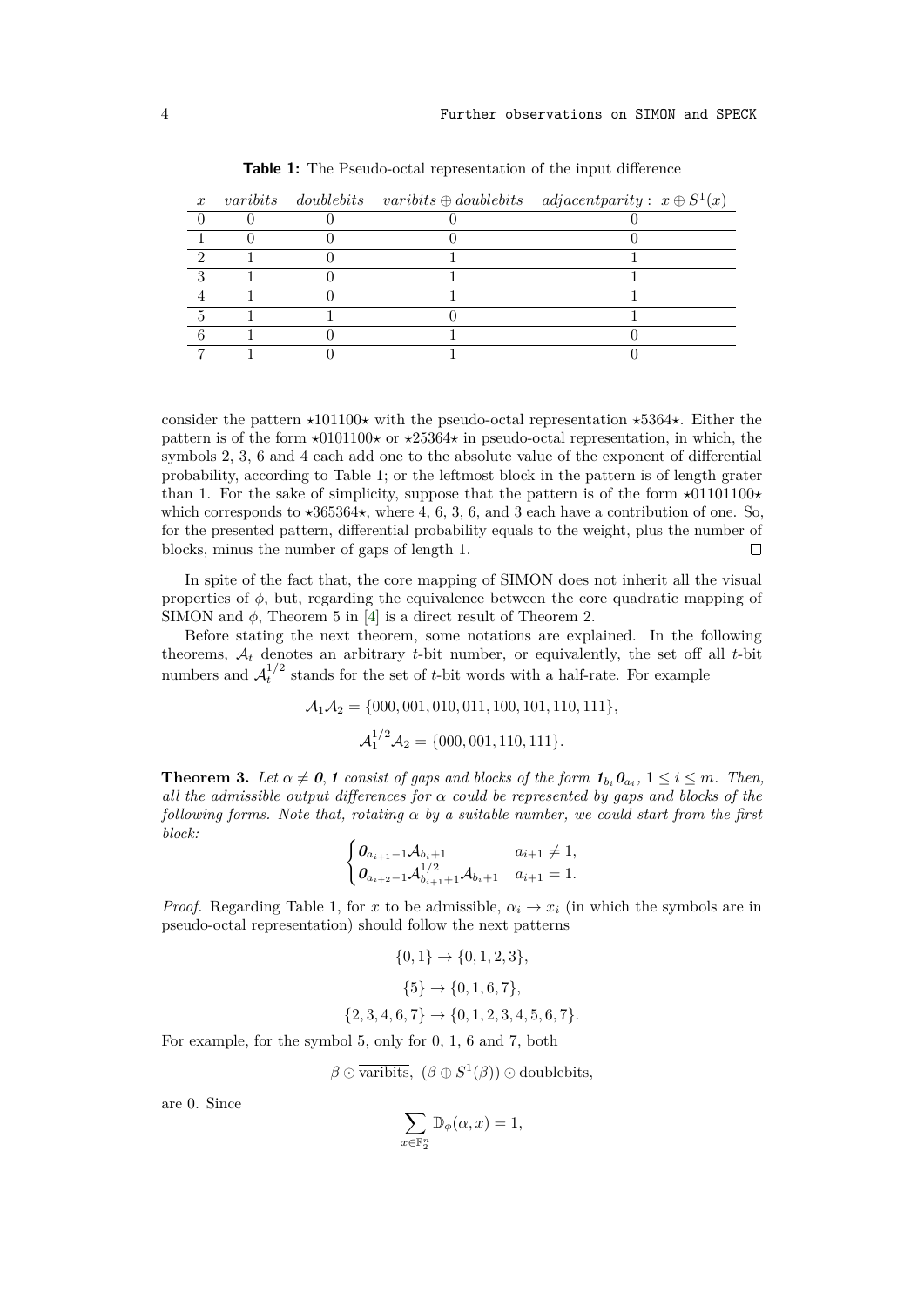and for any  $x \in \mathbb{F}_2^n$ , we have  $\mathbb{D}_{\phi}(\alpha, x) = 2^{-(\mathbf{w}(\alpha)+s)}$ , so there are exactly  $2^{\mathbf{w}(\alpha)+s}$  admissible output differences. Thus, it only suffices to show that all the presented output differences are admissible. Again, according to Table 1, it is straightforward to prove that every presented output difference is admissible: the case by case analysis or programming could be applied to prove the theorem. For instance, consider the input pattern  $\star 001100\star$ with pseudo-octal representation  $\star 1364\star$ . The output admissible patterns could be of the following forms:

$$
\star 00124\star
$$
,  $\star 01240\star$ ,  $\star 01364\star$ ,  $\star 12400\star$ ,  $\star 12524\star$ ,  $\star 13640\star$ ,  $\star 13764\star$ ,

considering Table 1. Note that the number of these patterns is  $8 = 2^{2+1}$ . Therefore, the theorem is proved in this case.  $\Box$ 

As an example, let  $n = 8$  and  $\alpha = 00101100$ . Since  $\mathbf{w}(\alpha) = 3$  and  $\alpha$  has one gap of length greater than 1, so for any  $x \in \mathbb{F}_2^8$ , we have

$$
\mathbb{D}_{\phi}(\alpha, x) = 2^{-4},
$$

by Theorem 2. Rotating  $\alpha$  2 times to the right, gives 00001011. Now, by Theorem 3, the admissible output differences are of the form  $\mathbf{0}_3 \mathcal{A}_2^{1/2} \mathcal{A}_3$ ; i.e.

00000000*,* 00000001*,* 00000010*,* 00000011*,* 00001100*,* 00001101*,* 00001110*,* 00001111*,*

00010000*,* 00010001*,* 00010010*,* 00010011*,* 00011100*,* 00011101*,* 00011110*,* 00011111*.*

The actual differences are the above numbers, rotated 2 times to the left.

**Theorem 4.** Let  $\beta \neq 0, 1$  consist of gaps and blocks of the form  $\mathbf{1}_{b_i} \mathbf{0}_{a_i}$ ,  $1 \leq i \leq m$ *. Then, for any admissible input mask*  $x \in \mathbb{F}_2^n$ *, we have* 

$$
\mathbb{L}_{\phi}(x,\beta) = 2^{-(\mathbf{w}(\beta)+t)},
$$

*where*  $t = |\{1 \le i \le m : b_i \mod 2 = 1|\}$ ; *i.e. t is the number of blocks of odd length. Furthermore, all the admissible input masks consist of gaps and blocks of the form*

$$
\begin{cases} \mathcal{A}_{b_i+1} \mathbf{0}_{a_i-1} & b_i \mod 2 = 1, \\ \mathcal{E}_{b_i+1} \mathbf{0}_{a_i-1} & b_i \mod 2 = 0, \end{cases}
$$

*where*  $\mathcal{E}_{2t+1}$  *denotes all the*  $(2t+1)$ *-bit patterns*  $(a_{2t},...,a_1,a_0)$  *with* 

$$
\bigoplus_{i=0}^t a_{2i} = 0.
$$

*Proof.* The theorem could be proved either directly, using Theorem 5 in [\[1,](#page-9-1) [2\]](#page-9-2), or considering the comments in Appendix A (A.2) in [\[1\]](#page-9-1). In fact,  $\mathbb{L}_{\phi}(x,\beta)$  is equal to

$$
2^{-\sum_{i=1}^m2\lceil b_i/2\rceil}.
$$

Now, if  $b_i$  is even, the contribution of this block in the absolute value of the exponent is only its length, and if  $b_i$  is odd, the contribution is equal to its length, plus 1. So, the presented formula is correct. For the admissible input masks, note that similar to the case of differential probability, since we have  $\mathbb{L}_{\phi}(x,\beta) = 2^{-(\mathbf{w}(\alpha)+t)}$ , for any admissible  $x \in \mathbb{F}_2^n$ , and  $\sum_{x \in \mathbb{F}_2^n} \mathbb{L}_{\phi}(x, \beta) = 1$ , so there are exactly  $2^{\mathbf{w}(\beta)+t}$  admissible input masks. Again, either by Theorem 5 in  $[1, 2]$  $[1, 2]$  $[1, 2]$ , or considering the comments of Appendix A  $(A.2)$  in [\[1\]](#page-9-1), the admissibility of the presented input masks is proved. $\Box$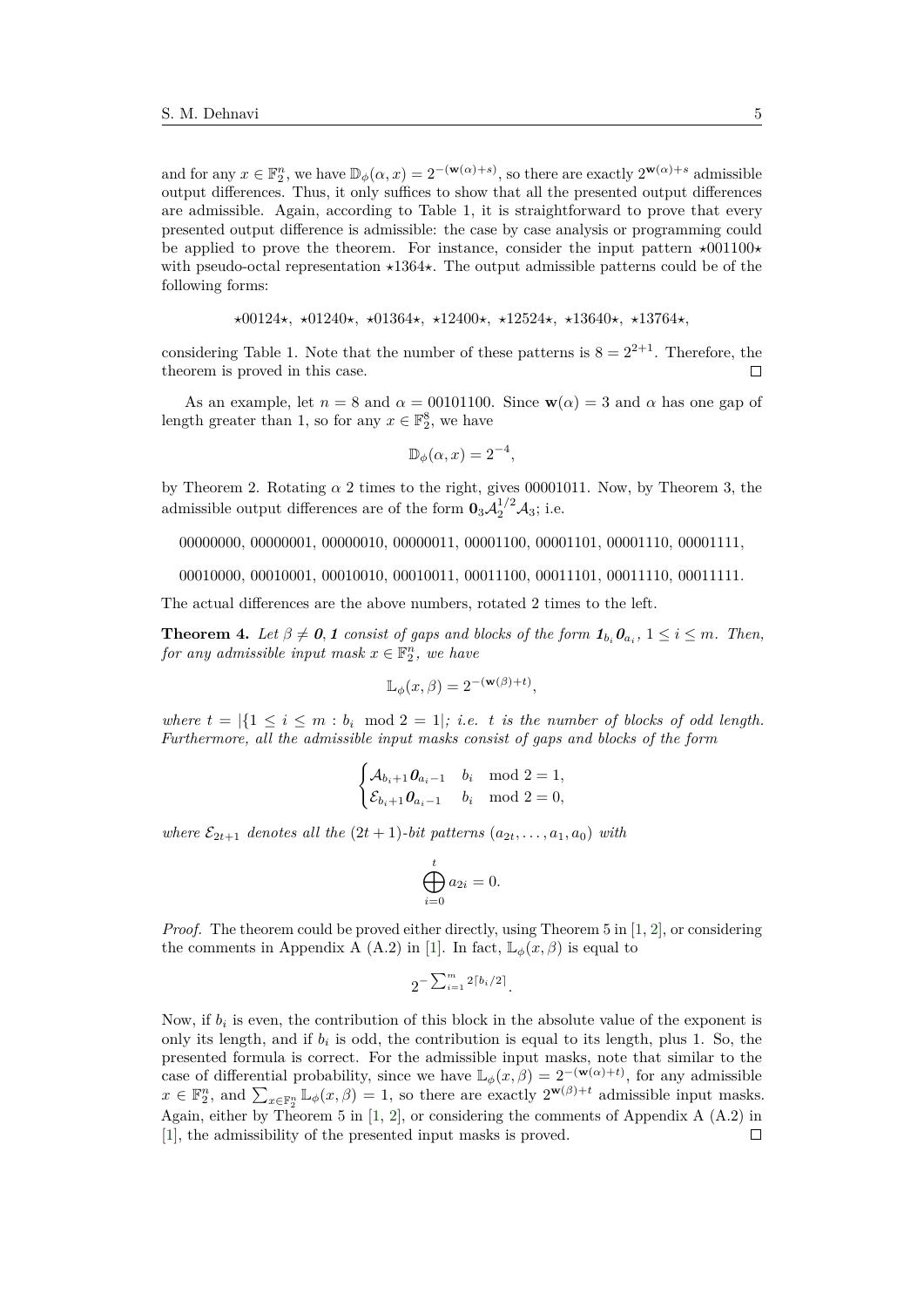**Table 2:** Values of  $\mathcal{N}_l$  and  $\mathcal{N}_d$  for  $n = 16$ 

| $\mathcal{N}_d(r)$ 0 16 32 152 432 1216 2960 6318 |  |  |                                                         |  |
|---------------------------------------------------|--|--|---------------------------------------------------------|--|
|                                                   |  |  | $\mathcal{N}_l(r)$ 0 32 416 2816 10560 21504 21504 8192 |  |

#### **Table 3:** Table 2, continued

|                                                        | - 11 - | - 12 | 13 14 15 |  |
|--------------------------------------------------------|--------|------|----------|--|
| $\mathcal{N}_d(r)$ 411472 16320 15344 8344 2496 400 32 |        |      |          |  |
| $\mathcal{N}_l(r)$ 510                                 |        |      |          |  |

Regarding the equivalence between the core quadratic mapping of SIMON and *φ*, Theorem 5 in [\[5\]](#page-9-5) is a direct result of Theorem 4.

Let  $n = 8$  and  $\beta = 00101100$ . Since  $\mathbf{w}(\beta) = 3$  and  $\beta$  has one block of odd length, so for any  $x \in \mathbb{F}_2^8$ , we have

$$
\mathbb{L}_{\phi}(x,\beta) = 2^{-4},
$$

by Theorem 4. Rotating *β* 2 times to the left, gives 10110000. Now, by Theorem 4, the admissible output masks are of the form  $A_2 \mathcal{E}_3 \mathbf{0}_3$ ; i.e.

00000000*,* 00101000*,* 00010000*,* 00111000*,* 01000000*,* 01101000*,* 01010000*,* 01111000*,*

10000000*,* 10101000*,* 10010000*,* 10111000*,* 11000000*,* 11101000*,* 11010000*,* 11111000*.*

The actual masks are the above numbers, rotated 2 times to the right.

Defining  $\mathcal{N}_d(s)$  as the number of  $\alpha \in \mathbb{F}_2^n$  such that  $\mathbb{D}_{\phi}(\alpha, x) = 2^{-s}$  for any  $x \in \mathbb{F}_2^n$ , and  $\mathcal{N}_l(t)$  as the number of  $\beta \in \mathbb{F}_2^n$  such that  $\mathbb{L}_{\phi}(x,\beta) = 2^{2-2t}$  for any  $x \in \mathbb{F}_2^n$ , we have the following propositions.

**Proposition 1.** *Let*  $n > 4$ *. We have* 

$$
\mathcal{N}_d(1) = 0, \ \mathcal{N}_d(2) = n, \ \mathcal{N}_d(n-1) = 2n.
$$

*Proof.* The least absolute value for the exponent is 2, which corresponds to *n* numbers of Hamming weight 1. There are *n* numbers with only one block of length 2, whose absolute value for the exponent equals 3, and *n* numbers with only one pattern of 101, whose absolute value for the exponent is also equal to 3. The *n* numbers with weight  $n-2$  have absolute value for the exponent equal to *n*, as well as, the *n* numbers with weight  $n-1$ .  $\Box$ 

The proof of next preposition is straightforward.

**Proposition 2.** *Let n >* 4*. We have*

$$
\mathcal{N}_l(1) = 0, \ \mathcal{N}_l(2) = 2n.
$$
  
 $\mathcal{N}_l(r) = 0, \ r > \frac{n+2}{2}.$ 

Table 2 and Table 3 present  $\mathcal{N}_l$  and  $\mathcal{N}_d$  for  $n = 16$ .

On one hand, the discussions of this section, combined with other techniques and using suitable data structures, could improve linear and differential attacks on SIMON family of block ciphers. On the other hand, these studies show that, why this family of ciphers are resistant to (classical?) linear and differential cryptanalysis: in fact, regarding Table 2 and Table 3, we see that the number of input differences and output masks with large differential probability or large squared correlation, is small, compared to 2 *n*.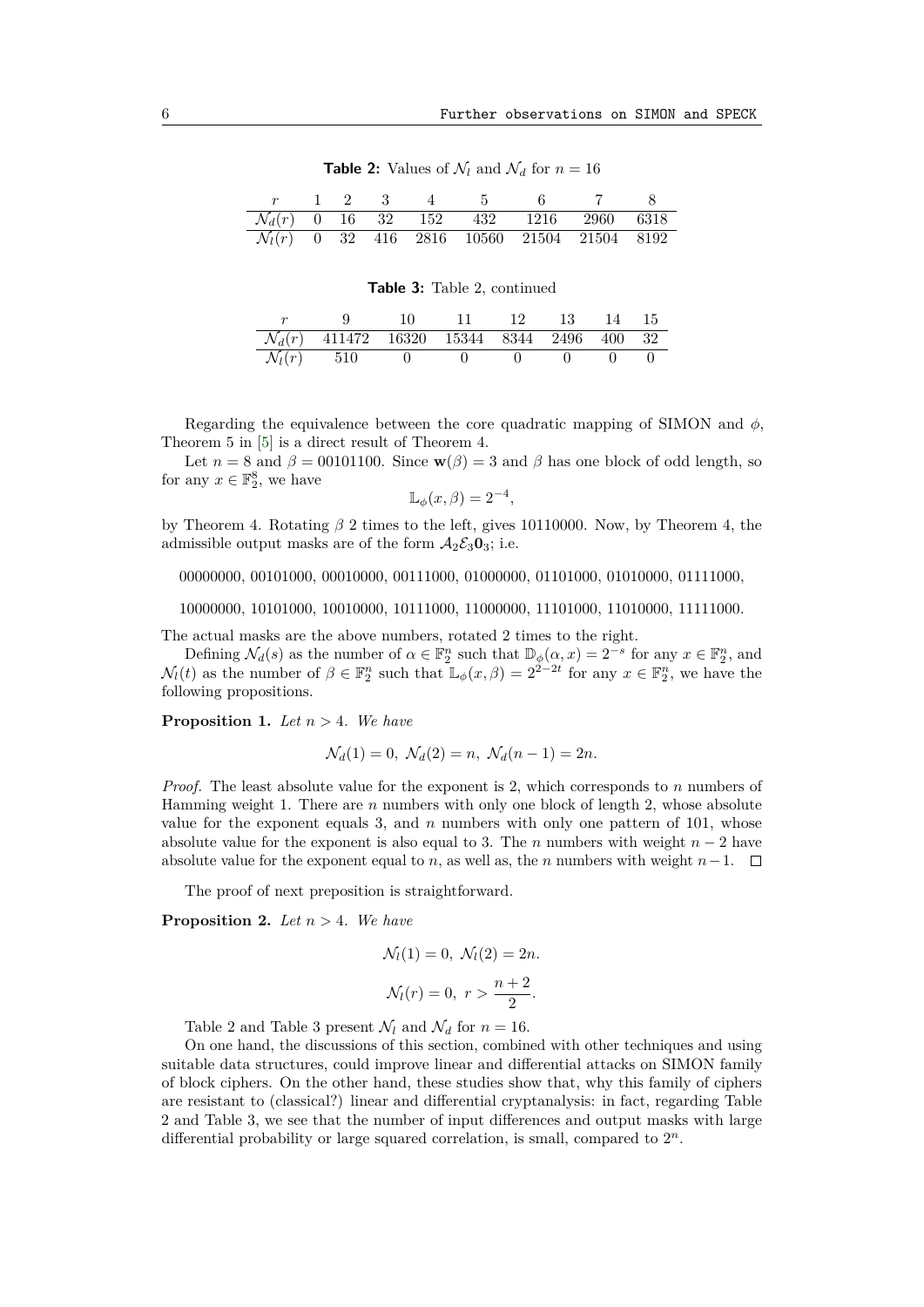

Figure 1: Linear biases of modular addition mod 2<sup>n</sup>

#### **4 Linear and differential properties of SPECK**

In this section, based on the previous studies on linear and differential properties of the operation of addition mod 2 *<sup>n</sup>*, explicit formula for differential probabilities and linear biases of modular addition mod  $2^n$  along with straightforward algorithms for finding the output masks with maximum squared correlation, given the input masks and the output differences with the maximum differential probability, given the input differences, are presented.

Let  $a = (a_{n-1}, \ldots, a_1, a_0), b = (b_{n-1}, \ldots, b_1, b_0)$ , and  $c = (c_{n-1}, \ldots, c_1, c_0)$ , be the two input masks and the output mask for the operation of addition mod  $2<sup>n</sup>$ , respectively. We wish to find  $|\mathcal{P}(a \cdot x \oplus b \cdot y = c \cdot z) - \frac{1}{2}|$ , where  $z = x + y \mod 2^n$ . Put

$$
\gamma_i = 4c_{n-i-1} + 2b_{n-i-1} + a_{n-i-1}, \ 0 \le i < n.
$$

The sequence  $\gamma_i$  could be represented as a series of blocks  $\mathcal{B}_i$ ,  $1 \leq i \leq m$ , for some *m*, where each  $\mathcal{B}_i$  is an e-block (a block of symbols 3,5 and 6) an o-block (a block of symbols 1,2 and 4) a 0-block or a 7-block. The number of symbols in a block  $\beta$  is denoted by  $|\beta|$ , in the current paper. The following theorem, whose proof is illustrated in Picture 1, is proved in [\[10\]](#page-9-9). Start from START state and traverse the diagram in Picture 1. If we are in state 0 and we see a symbol in  $\{1, 2, 3, 4, 5, 6\}$ , then the correlation iz zero. Otherwise, the absolute exponent for the bias is, the number of times we see  $w = w + 1$ . Note that if this bias equals  $2^{-t}$ , then the squared correlation is equal to  $2^{2-2t}$ .

**Theorem 5.** *Notations as above, we have*

$$
|\mathcal{P}(a \cdot x \oplus b \cdot y = c \cdot z) - \frac{1}{2}| = \begin{cases} 2^s & \rho = 1, \\ 0 & \rho = 0, \end{cases}
$$

*where*

$$
s = \sum_{\mathcal{B}_i \in \mathbb{E} \cup \mathbb{O}} |\mathcal{B}_i| + \sum_{\mathcal{B}_i \in \mathbf{1}} \lfloor \frac{|\mathcal{B}_i|}{2} \rfloor + \sum_{\mathcal{B}_i \in \mathbf{O}} \rho_i |\mathcal{B}_i|,
$$

*and*  $\rho_1 = 0$ *, and for*  $1 < i \leq m$ *,* 

$$
\rho_i = |\{j : 0 \le j < i, \mathcal{B}_j \in \mathbb{O}\}| + |\{j : 0 \le j < i, \mathcal{B}_j \in \mathcal{I}, |\mathcal{B}_j| = 1 \mod 2\}| \mod 2.
$$

*Here,* E *stands for the set of all e-blocks,* O *stands for the set of all o-blocks, 1 denotes the set of all 7-blocks and 0 represents the set of all 0-blocks.*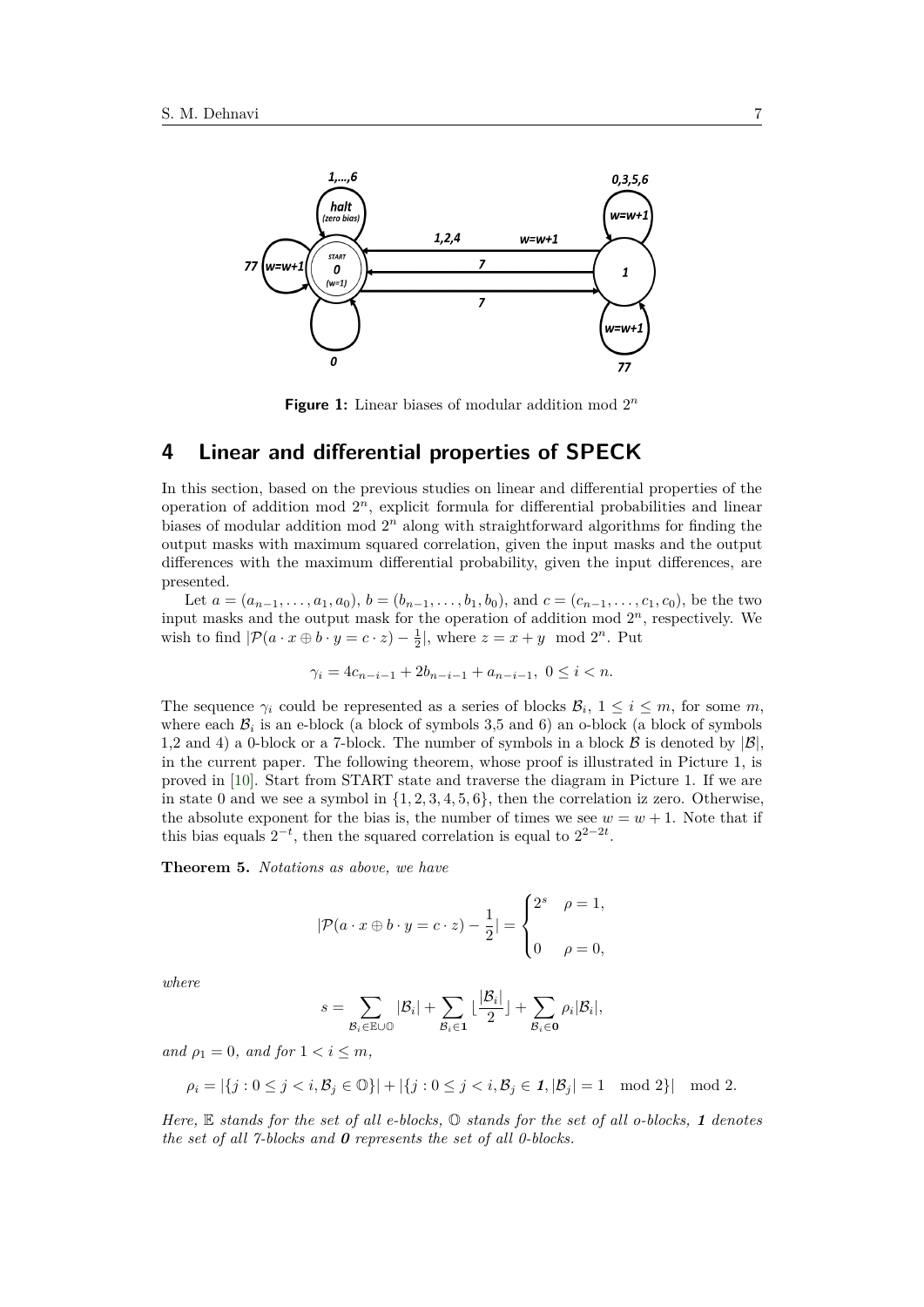

**Figure 2:** Differential probabilities of modular addition mod 2 *n*

We have  $\rho = 0$  if and only if there exists  $1 \leq i \leq m$  such that  $\rho_i = 0$  and  $\mathcal{B}_i \in \mathbb{E} \cup \mathbb{O}$ , and  $\rho = 1$ , otherwise. Note that, in any case, the absolute value for the exponent of any nonzero linear bias, is grater than or equal to  $\sum_{\mathcal{B}_i \in \mathbb{E} \cup \mathbb{O}} |\mathcal{B}_i| + \sum_{\mathcal{B}_i \in \mathbb{1}} \lfloor \frac{|\mathcal{B}_i|}{2} \rfloor$ .

Suppose that  $a = (a_{n-1}, \ldots, a_1, a_0)$ , and  $b = (b_{n-1}, \ldots, b_1, b_0)$ , are the two input masks. Put

$$
\gamma_i = 2b_{n-i-1} + a_{n-i-1}, \ 0 \le i < n.
$$

Clearly, *γ<sup>i</sup>* consists of 0-blocks, 3-blocks and {1*,* 2}-blocks, i.e. blocks of symbols 1 and 2. Now, regarding the diagram in Picture 1, we have the following straightforward algorithm for finding output masks with maximum correlation:

"Firstly, put  $c_i = 0$  for every symbol in every 0-block, and  $c_i = 1$ , otherwise. So, we have 0-blocks, 7-blocks, and e-blocks. Now, starting from the first block, for each series of consecutive 0-blocks and 7-blocks, put  $c_i = 0$  for the last symbol in each 7-block of odd length, to make it of even length. For the last 7-block in this series of blocks, if it is of even length, make it of odd length by setting  $c_i = 0$ , for the last symbol in this 7-block. For each e-block, make the last symbol, an o-block, by setting  $c_i = 0$  for its corresponding symbol. Note that, if the first block which is always a 7-block, is of length 1, it could not be rendered an even block; so, if there is a series of 0-blocks and 7-blocks after this 7-block, then the first appearing 7-block should be made of odd length."

As an example, Let  $n = 16$ ,

$$
a=(1,0,0,0,1,0,1,1,0,0,1,1,1,0,0,1),
$$

$$
b = (0, 1, 1, 1, 0, 1, 1, 1, 0, 0, 1, 1, 1, 0, 0, 1).
$$

Then, an optimum output mask is  $c = (1, 1, 1, 1, 1, 1, 0, 1, 0, 0, 1, 1, 1, 0, 0, 1)$ .

Let  $a = (a_{n-1}, \ldots, a_1, a_0), b = (b_{n-1}, \ldots, b_1, b_0),$  and  $c = (c_{n-1}, \ldots, c_1, c_0)$ , be the two input differences and the output difference, respectively. We want to find

$$
\mathcal{P}((x+y)\oplus((x\oplus a)+(y\oplus b))=c).
$$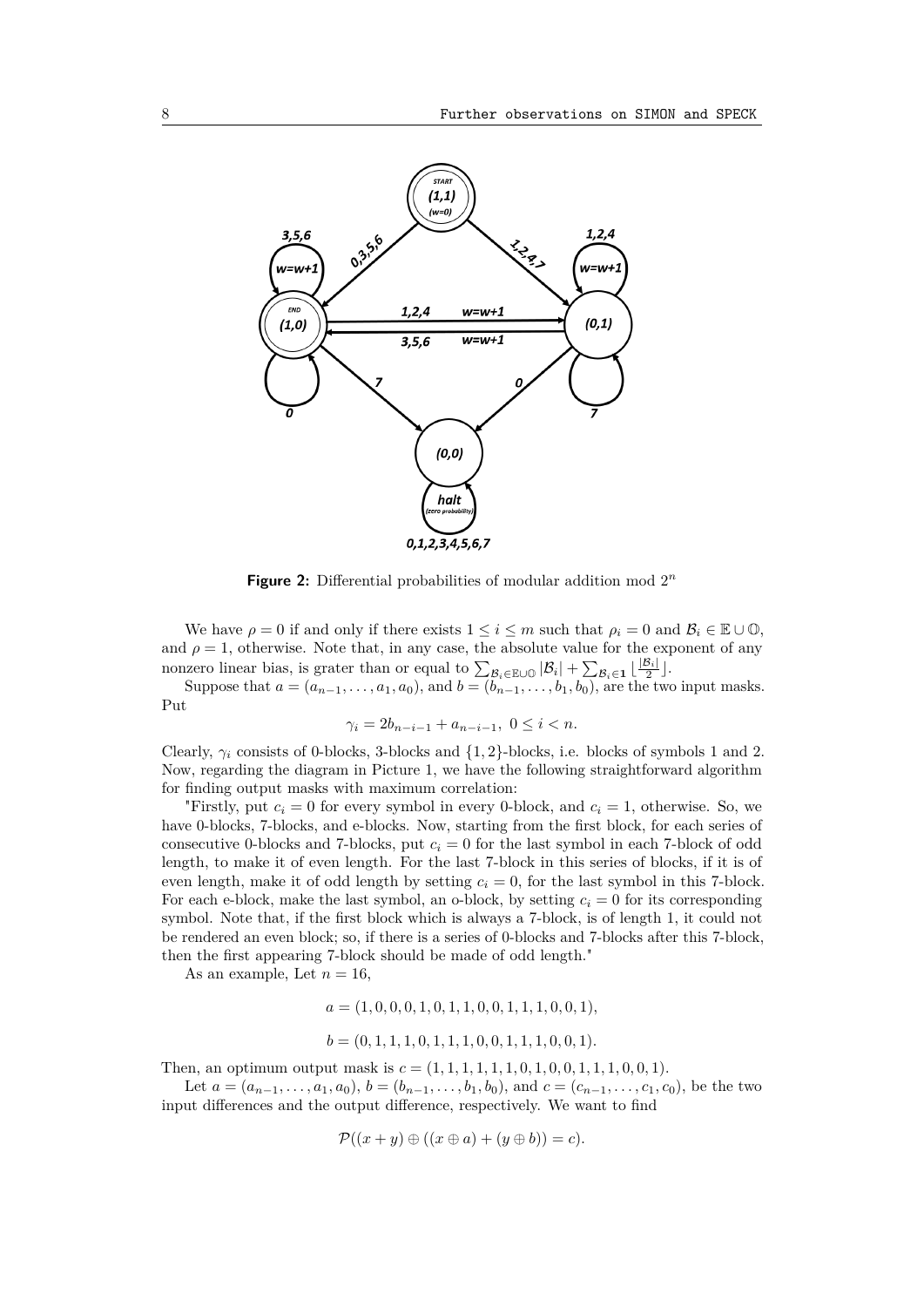Here,  $+$  stands for addition mod  $2^n$ . Put

$$
\gamma_i = 4c_{n-1-i} + 2b_{n-i-1} + a_{n-i-1}, \ 0 \le i < n.
$$

The sequence  $\gamma_i$  could be represented as a series of blocks  $\mathcal{B}_i$ ,  $1 \leq i \leq m$ , for some *m*, where each  $B_i$  is an e-block, an o-block, a 0-block or a 7-block. The next theorem is proved considering Picture 2. This picture is due to [\[3\]](#page-9-3).

**Theorem 6.** *Notations as before, we have*

$$
\mathcal{P}((x+y)\oplus((x\oplus a)+(y\oplus b))=c)=\begin{cases}2^t & \alpha=1,\\0 & \alpha=0,\end{cases}
$$

*where*

$$
t = \sum_{\mathcal{B}_i \in \mathbb{E} \cup \mathbb{O}} |\mathcal{B}_i|,
$$

*and*  $\alpha = 0$  *if and only if there exists an*  $0 \le i \le m$ *, such that*  $\mathcal{B}_i \in \mathbf{1} \cup \mathbb{O}$  *and*  $\mathcal{B}_{i+1} \in \mathbf{1}$ *, or*  $\mathcal{B}_i \in \mathbf{1} \cup \mathbb{E}$  and  $\mathcal{B}_{i+1} \in \mathbf{0}$ *, or when*  $\mathcal{B}_m \in \mathbb{O} \cup \mathbf{1}$ *; and*  $\alpha = 1$ *, otherwise.* 

The correctness of the following algorithm is justified considering Picture 2: note that, the differential probability is zero if we end at states  $(1,0)$  or  $(0,0)$ . The absolute value for the exponent is equal to the number of times we see  $w = w + 1$ .

Suppose that  $a = (a_{n-1},...,a_1,a_0)$ , and  $b = (b_{n-1},...,b_1,b_0)$ , are the two input differences. Put

$$
\gamma_i = 2b_{n-i-1} + a_{n-i-1}, \ 0 \le i < n.
$$

Obviously,  $\gamma_i$  consists of 0-blocks, 3-blocks and  $\{1,2\}$ -blocks. Now, regarding the diagram in Picture 2, we have the following straightforward algorithm for finding output differences with maximum differential probability:

"If  $\mathcal{B}_t$  is a 0-block and  $\mathcal{B}_{t+1}$  is a  $\{1,2\}$ -block, for some t, then make this  $\{1,2\}$ -block, an e-block, by setting  $c_i = 1$  for all the symbols in this block. If  $B_t$  is a 0-block and  $B_{t+1}$ is a 3-block, then make an o-block of length 1, by setting  $c_i = 0$  for the last symbol in this 0-block. If  $\mathcal{B}_t$  is a 3-block and  $\mathcal{B}_{t+1}$  is a {1, 2}-block, then make this {1, 2}-block, an o-block, by setting  $c_i = 0$  for all the symbols in this block. If  $\mathcal{B}_t$  is a 3-block and  $\mathcal{B}_{t+1}$ is a 0-block, then make an e-block of length 1, by setting  $c_i = 1$  for the last symbol in this 3-block. If  $\mathcal{B}_t$  is an o-block and  $\mathcal{B}_{t+1}$  is a 0-block, then make an e-block of length 1, by setting  $c_i = 1$  for the last symbol in this o-block. If  $\mathcal{B}_t$  is an e-block and  $\mathcal{B}_{t+1}$  is a 3-block, then make an o-block of length 1, by setting  $c_i = 0$  for the last symbol in this 0-block. Finally, if the last block is an o-block or a 3-block, make an e-block of length 1, by setting  $c_i = 1$  for the last symbol in the o-block, or setting  $c_i = 0$  for the last symbol in the 3-block."

As an example, Let  $n = 16$ .

$$
a=(1,1,1,1,1,0,0,0,0,0,1,1,0,0,0,0),
$$

$$
b = (0, 0, 1, 0, 0, 0, 0, 0, 1, 1, 1, 0, 0, 0, 0, 0).
$$

Then, an optimum output difference is  $c = (1, 1, 1, 0, 1, 0, 0, 0, 1, 0, 1, 0, 0, 0, 0, 0)$ .

On one hand, the studies of this section, combined with other methods and using suitable data structures, could reduce the complexity of linear and differential attacks on SPECK family of block ciphers and speed up the search for finding the optimal differences. On the other hand, they somehow show that why this family of ciphers are resistant to (classic?) linear and differential cryptanalysis: Theorem 5 and Theorem 6 show that, whatever the two input masks and differences are, the absolute value in the exponent of nonzero differential probabilities and squared correlations could not be smaller than some lower bounds.